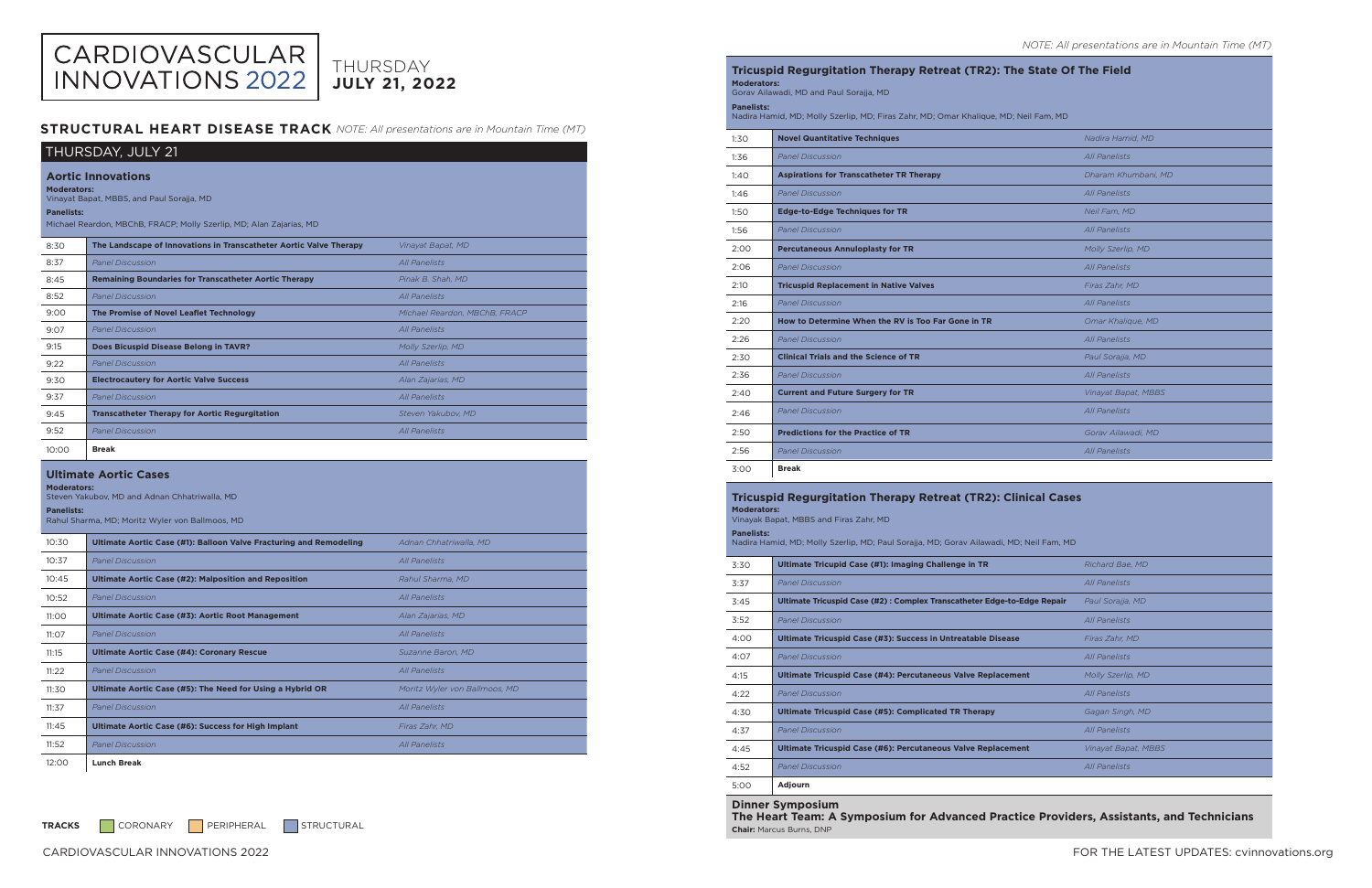| THURSDAY, JULY 21                                                                                                                                                                                                                          |                                                                      |                      |  |
|--------------------------------------------------------------------------------------------------------------------------------------------------------------------------------------------------------------------------------------------|----------------------------------------------------------------------|----------------------|--|
| <b>Acute And Chronic Venous Disease States: Case-Based</b><br><b>Moderators:</b><br>Raghu Kolluri, MD and Teresa Carman, MD<br><b>Panelists:</b><br>Munier Nazzal, MD; Karem Harth, MD; Robert Attaran, MD; Tarek Hammad, MD; Jay Giri, MD |                                                                      |                      |  |
| 8:30                                                                                                                                                                                                                                       | <b>Endovenous Ablation Options for Venous Reflux</b>                 | Raghu Kolluri, MD    |  |
| 8:38                                                                                                                                                                                                                                       | <b>Interventions in Chronic Deep Vein Thrombosis</b>                 | Mahmood Razavi, MD   |  |
| 8:46                                                                                                                                                                                                                                       | May Thurner Syndrome: Are we overtreating?                           | Karem Harth, MD      |  |
| 8:54                                                                                                                                                                                                                                       | <b>Interventions in Acute Deep Vein Thrombosis</b>                   | Robert Attaran, MD   |  |
| 9:02                                                                                                                                                                                                                                       | <b>Panel Discussion</b>                                              | <b>All Panelists</b> |  |
| 9:10                                                                                                                                                                                                                                       | Is the Catheter Ruling PERT?                                         | Matt Cavender, MD    |  |
| 9:18                                                                                                                                                                                                                                       | <b>Hemodynamic Support During PE Intervention</b>                    | Beau Hawkins, MD     |  |
| 9:26                                                                                                                                                                                                                                       | <b>Panel Discussion</b>                                              | <b>All Panelists</b> |  |
| 9:34                                                                                                                                                                                                                                       | <b>Treatment Dillemas in CTEPH - New Frontier</b>                    | Vikas Aggarwal, MD   |  |
| 9:42                                                                                                                                                                                                                                       | <b>Recannalization of EP Device Implants: Tools &amp; Techniques</b> | Jay Giri, MD         |  |
| 9:50                                                                                                                                                                                                                                       | <b>Panel Discussion</b>                                              | <b>All Panelists</b> |  |
| 10:00                                                                                                                                                                                                                                      | <b>Break</b>                                                         |                      |  |
| <b>Complex Endovascular Cases From Masters</b><br><b>Moderators:</b><br>Subhash Banerjee, MD and Mehdi Shishehbor, DO, MPH, PhD<br><b>Panelists:</b>                                                                                       |                                                                      |                      |  |

Carlos Timaran, MD; Dimitriy Feldman, MD; Alik Farber, MD; Sahil Parikh, MD; Chris Metzger, MD; Thomas Zeller, MD, PhD; Tony Das, MD; Ramon Varcoe, MBBS

| 10:30 | Post-dissection Endorepair of the Thoracoabdominal Aorta | Carlos Timaran, MD     |  |
|-------|----------------------------------------------------------|------------------------|--|
| 10:38 | <b>Covered Stents for Aortoiliac Intervention</b>        | Dimitriy Feldman, MD   |  |
| 10:46 | <b>Best Practice Use of DCB</b>                          | Alik Farber, MD        |  |
| 10:54 | <b>Frontline Strategies to Tackle Calcification</b>      | Sahil Parikh, MD       |  |
| 11:02 | My Standard Approach to Popliteal Lesions                | Chris Metzger, MD      |  |
| 11:10 | <b>Panel Discussion</b>                                  | All Panelists          |  |
| 11:18 | <b>Acutely Thrombosed Lower Extremity Arteries</b>       | Thomas Zeller, MD, PhD |  |
| 11:26 | <b>Aortoiliac CTO Crossing: Step-by-Step</b>             | Tony Das, MD           |  |
| 11:34 | FP CTO Crossing: Step-by-Step                            | Ramon Varcoe, MBBS     |  |
| 11:42 | <b>BTK CTO Crossing</b>                                  | Constantino Pena, MD   |  |
| 11:50 | <b>Panel Discussion</b>                                  | <b>All Panelists</b>   |  |
| 12:00 | <b>Lunch Break</b>                                       |                        |  |

## *NOTE: All presentations are in Mountain Time (MT)*

| <b>Vascular Disease Therapies: Established and Upcoming</b><br><b>Moderators:</b><br>Herbert Aronow, MD and Tony Das, MD   |                                                              |                                |
|----------------------------------------------------------------------------------------------------------------------------|--------------------------------------------------------------|--------------------------------|
| <b>Panelists:</b><br>Sanjay Rajagopalan, MD; Shirling Tsai, MD; Thomas Zeller, MD, PhD; Teresa Carman, MD; Usman Baber, MD |                                                              |                                |
| 1:30                                                                                                                       | When & How I Prescribe Rivoraxaban to PAD Patients           | <b>Herbert Aronow, MD</b>      |
| 1:38                                                                                                                       | DOACs and Coumadin in DVT, My Approach in 2022?              | Elissa Altin, MD               |
| 1:46                                                                                                                       | The case for PCSK-9 in PAD                                   | Sanjay Rajagopalan, MD         |
| 1:54                                                                                                                       | <b>Panel Discussion</b>                                      | All Panelists                  |
| 2:01                                                                                                                       | <b>WIFI Classification: How Do I Use It in My Practice</b>   | Teresa Carman, MD              |
| 2:09                                                                                                                       | <b>Renal Denervation, Is it Really Coming Back?</b>          | Usman Baber, MD                |
| 2:17                                                                                                                       | Deep Venous Arterilization for No Option CLI, Is There Hope? | Mehdi Shishehbor, DO, MPH, PhD |
| 2:25                                                                                                                       | <b>Panel Discussion</b>                                      | <b>All Panelists</b>           |
| 2:32                                                                                                                       | My Top 5 Devices for Lower Extremity Revascularization       | Peter Monteleone, MD           |
| 2:40                                                                                                                       | <b>DCB Applications for BTK Interventions</b>                | Tony Das, MD                   |
| 2:48                                                                                                                       | <b>Complex FP/BTK Cases: This is How We Do It in Germany</b> | Thomas Zeller, MD, PhD         |
| 2:56                                                                                                                       | <b>Panel Discussion</b>                                      | <b>All Panelists</b>           |

| 1:30 | When & How I Prescribe Rivoraxaban to PAD Patients           | Herbert Aronow, MD             |  |
|------|--------------------------------------------------------------|--------------------------------|--|
| 1:38 | DOACs and Coumadin in DVT, My Approach in 2022?              | Elissa Altin, MD               |  |
| 1:46 | The case for PCSK-9 in PAD                                   | Sanjay Rajagopalan, MD         |  |
| 1:54 | <b>Panel Discussion</b>                                      | <b>All Panelists</b>           |  |
| 2:01 | <b>WIFI Classification: How Do I Use It in My Practice</b>   | Teresa Carman, MD              |  |
| 2:09 | <b>Renal Denervation, Is it Really Coming Back?</b>          | Usman Baber, MD                |  |
| 2:17 | Deep Venous Arterilization for No Option CLI, Is There Hope? | Mehdi Shishehbor, DO, MPH, PhD |  |
| 2:25 | <b>Panel Discussion</b>                                      | <b>All Panelists</b>           |  |
| 2:32 | My Top 5 Devices for Lower Extremity Revascularization       | Peter Monteleone, MD           |  |
| 2:40 | <b>DCB Applications for BTK Interventions</b>                | Tony Das, MD                   |  |
| 2:48 | <b>Complex FP/BTK Cases: This is How We Do It in Germany</b> | Thomas Zeller, MD, PhD         |  |
| 2:56 | <b>Panel Discussion</b>                                      | All Panelists                  |  |
| 3:00 | <b>Break</b>                                                 |                                |  |

| вreак |
|-------|
|       |

# CARDIOVASCULAR<br>INNOVATIONS 2022

### **Masters Approach to Critical Limb Ischemia I Moderators:**

# **JULY 21, 2022** THURSDAY

Christopher White, MD and Sahil Parikh, MD

| <b>Panelists:</b><br>Bala Ramanan, MBBS; Jaafer Golzar, MD; Peter Soukas, MD; Yulanka Castro, MD; Ramon Varcoe, MBBS; Nicolas Shammas, MD |                                                                |                                |
|-------------------------------------------------------------------------------------------------------------------------------------------|----------------------------------------------------------------|--------------------------------|
| 3:30                                                                                                                                      | A SFA/Popliteal Case I Could Not Cross with Antegrade Approach | Christian Bianchi, MD          |
| 3:38                                                                                                                                      | <b>Duplex US Technique for Pedal and Tibial Access</b>         | Jaafer Golzar, MD              |
| 3:46                                                                                                                                      | <b>Retrograde SFA, Popliteal, and In-Stent Access</b>          | Mehdi Shishehbor, DO, MPH, PhD |
| 3:54                                                                                                                                      | <b>Radial 2 Peripheral, Tips and Tricks</b>                    | Jun Li, MD                     |
| 4:02                                                                                                                                      | <b>Panel Discussion</b>                                        | <b>All Panelists</b>           |
| 4:10                                                                                                                                      | Wire Choice and Approaches to Cross SFA and Popliteal CTOs     | Thomas Zeller, MD              |
| 4:18                                                                                                                                      | <b>Wire Choice and Approaches to Cross Tibial</b>              | Peter Soukas, MD               |
| 4:26                                                                                                                                      | <b>My Atherectomy Device</b>                                   | Nicolas Shammas, MD            |
| 4:34                                                                                                                                      | <b>Algorithm to Cross Infrainguinal CTOs</b>                   | Subhash Banerjee, MD           |
| 4:42                                                                                                                                      | Hybrid Crossing Of CTO - Cases I Learned the Most From         | Matthew Bunte, MD, MS          |
| 4:50                                                                                                                                      | <b>Panel Discussion</b>                                        | <b>All Panelists</b>           |
| 4:58                                                                                                                                      | <b>How Does Crossing Impact My Treatment Strategy</b>          | Ramon Varcoe, MBBS             |
| 5:06                                                                                                                                      | <b>Panel Discussion</b>                                        | <b>All Panelists</b>           |
| 5:15                                                                                                                                      | Adjourn                                                        |                                |

TRACKS CORONARY PERIPHERAL STRUCTURAL

| NOTE: All presentations are in Mountain Time (MT) |  |  |
|---------------------------------------------------|--|--|
|---------------------------------------------------|--|--|

# **PERIPHERAL TRACK**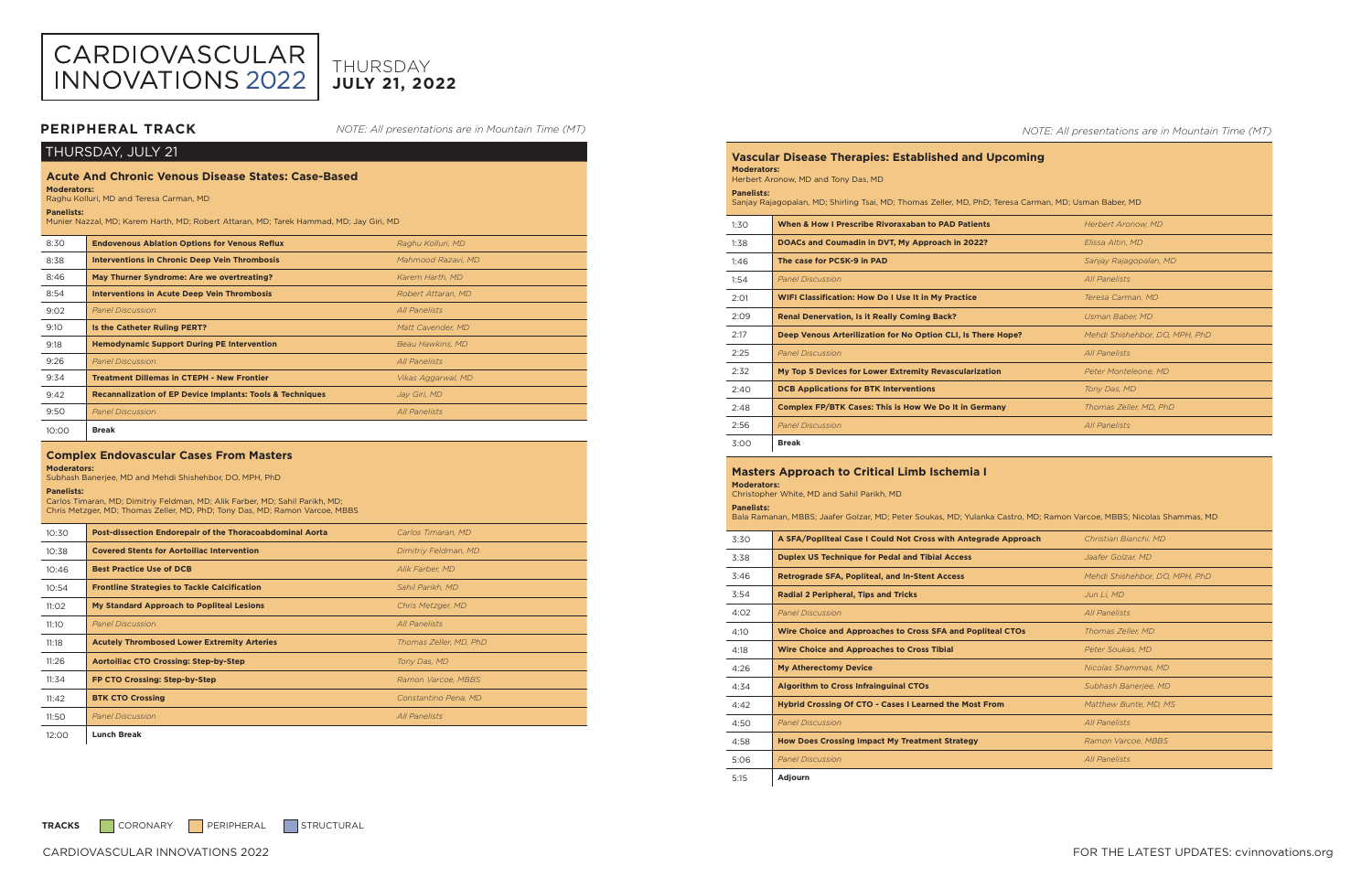| THURSDAY, JULY 21                                                                                                                                                                                                           |                                                                                                     |                      |  |
|-----------------------------------------------------------------------------------------------------------------------------------------------------------------------------------------------------------------------------|-----------------------------------------------------------------------------------------------------|----------------------|--|
| <b>CHIP Part 1: Calcification</b><br><b>Moderators:</b><br>Khaldoon Alaswad, MD and Jason Wollmuth, MD<br><b>Panelists:</b><br>Salman Arain, MD; Wissam Jaber, MD; Kate Kearney, MD; Faisal Latif, MD; Stephane Rinfret, MD |                                                                                                     |                      |  |
| 8:30                                                                                                                                                                                                                        | Intravascular lithotripsy: The New Kid on the Block                                                 | Robert Riley, MD     |  |
| 8:38                                                                                                                                                                                                                        | <b>Panel Discussion</b>                                                                             | All Panelists        |  |
| 8:45                                                                                                                                                                                                                        | Orbital and Rotational Atherectomy: Step-by-Step and Troubleshooting                                | Mitul Patel, MD      |  |
| 8:53                                                                                                                                                                                                                        | <b>Panel Discussion</b>                                                                             | All Panelists        |  |
| 9:00                                                                                                                                                                                                                        | <b>Severe Coronary Calcification: Which Device for Which Patient</b>                                | Duane Pinto, MD      |  |
| 9:08                                                                                                                                                                                                                        | <b>Panel Discussion</b>                                                                             | All Panelists        |  |
| 9:15                                                                                                                                                                                                                        | <b>Imaging to Guide Rx of Calcified Lesions</b>                                                     | Wissam Jaber, MD     |  |
| 9:23                                                                                                                                                                                                                        | <b>Panel Discussion</b>                                                                             | All Panelists        |  |
| 9:30                                                                                                                                                                                                                        | <b>PCI of Calcified Lesions: What Can Go Wrong</b><br>(Perforation, Dissection, No-reflow and More) | Katherine Kunkel, MD |  |
| 9:38                                                                                                                                                                                                                        | <b>Panel Discussion</b>                                                                             | All Panelists        |  |
| 9:45                                                                                                                                                                                                                        | <b>Imaging to Guide Rx of Calcified Lesions</b>                                                     | Megha Prasad, MD     |  |
| 9:53                                                                                                                                                                                                                        | <b>Panel Discussion</b>                                                                             | All Panelists        |  |
| 10:00                                                                                                                                                                                                                       | <b>Break</b>                                                                                        |                      |  |

### **CHIP Part 2: Acute Coronary Syndromes**

**Moderators:** 

Timothy Henry, MD and Jacqueline Tamis-Holland, MD

### **Panelists:**

Lorenzo Azzalini, MD; Rajiv Gulati, MD; Houman Khalili, MD; Michael Megaly, MD; Olga Toleva, MD; Thomas Tsai, MD

| 10:30 | <b>How to Manage Large Coronary Thrombus</b>                                  | Konstantinos Boudoulas, MD   |
|-------|-------------------------------------------------------------------------------|------------------------------|
| 10:38 | <b>Panel Discussion</b>                                                       | All Panelists                |
| 10:45 | <b>Approach to the MINOCA Patient</b>                                         | Jacqueline Tamis-Holland, MD |
| 10:53 | <b>Panel Discussion</b>                                                       | <b>All Panelists</b>         |
| 11:00 | How to Find the ACS Culprit Lesion(s)                                         | Yader Sandoval, MD           |
| 11:08 | <b>Panel Discussion</b>                                                       | <b>All Panelists</b>         |
| 11:15 | Immediate or Staged Revascularization for STEMI Patients with Multivessel CAD | Faisal Latif, MD             |
| 11:23 | <b>Panel Discussion</b>                                                       | All Panelists                |
| 11:30 | <b>SCAD: When and How to Intervene</b>                                        | Jacqueline Saw, MD           |
| 11:38 | <b>Panel Discussion</b>                                                       | <b>All Panelists</b>         |
| 11:45 | <b>Success with Sphenous Vein Graft Failure</b>                               | Kendrick Shunk, MD           |
| 11:53 | <b>Panel Discussion</b>                                                       | All Panelists                |
| 12:00 | <b>Lunch Break</b>                                                            |                              |

### *NOTE: All presentations are in Mountain Time (MT)*

**CHIP Part 3: Bifurcations and More** 

**Moderators:**  George Dangas, MD and Jaikirshan Khatri, MD **Panelists:**  Lorenzo Azzalini, MD; Michael Luna, MD; Ashish Pershad, MD; Megha Pr 1:30 **The Best Coronary Bifurcation Clinical Studies of the Last** 1:38 *Panel Discussion All Panelists* 1:45 **I Just Lost the Side Branch.... Provisional Stenting Trouble** 1:53 *Panel Discussion* 2:00 **Bifurcation PCI: When to Use 2 Stents and How** 2:08 *Panel Discussion All Panelists* **Physiology and Imaging for Bifurcation PCI** 2:23 *Panel Discussion All Panelists* 2:30 **Left Main PCI: In Whom and How** 2:38 *Panel Discussion* 2:45 **How I Approach Stent Failure** 2:53 *Panel Discussion All Panelists* 3:00 **Break**

# **CHIP Part 4: CTOs**



# **JULY 21, 2022** THURSDAY

**Moderators:**  William Lombardi, MD and Dimitri Karmpaliotis, MD

| <b>Panelists:</b><br>Katherine Kunkel, MD; Allison Hall, MD; Jason Wollmuth, MD; Paul Poommipanit, MD; Lorenzo Azzalini, MD |                                                                      |                          |  |
|-----------------------------------------------------------------------------------------------------------------------------|----------------------------------------------------------------------|--------------------------|--|
| 3:30                                                                                                                        | The Year in Review: Most Important CTO Publications of the Past Year | Darshan Doshi, MD        |  |
| 3:38                                                                                                                        | <b>Panel Discussion</b>                                              | All Panelists            |  |
| 3:45                                                                                                                        | Is CTO PCI Only Indicated for Symptom Improvement?                   | Stephane Rinfret, MD     |  |
| 3:53                                                                                                                        | <b>Panel Discussion</b>                                              | All Panelists            |  |
| 4:00                                                                                                                        | <b>CTO Crossing Algorithms: Have We Reached an Agreement?</b>        | Ashish Pershad, MD       |  |
| 4:08                                                                                                                        | <b>Panel Discussion</b>                                              | All Panelists            |  |
| 4:15                                                                                                                        | Antegrade CTO Crossing in 2022: Best Tips and Tricks                 | Jaikirshan Khatri, MD    |  |
| 4:23                                                                                                                        | <b>Panel Discussion</b>                                              | All Panelists            |  |
| 4:30                                                                                                                        | <b>Retrograde CTO Crossing in 2022: Best Tips and Tricks</b>         | Dimitri Karmpaliotis, MD |  |
| 4:38                                                                                                                        | <b>Panel Discussion</b>                                              | All Panelists            |  |
| 4:45                                                                                                                        | <b>Subintimal Plaque Modification: When and How</b>                  | Kate Kearney, MD         |  |
| 4:53                                                                                                                        | <b>Panel Discussion</b>                                              | All Panelists            |  |
| 5:00                                                                                                                        | Adjourn                                                              |                          |  |

*NOTE: All presentations are in Mountain Time (MT)*

| asad, MD; Poonam Velagapudi, MD |                      |  |  |
|---------------------------------|----------------------|--|--|
| 2 Years                         | Lorenzo Azzalini, MD |  |  |
|                                 | <b>All Panelists</b> |  |  |
| shooting                        | Houman Khalili, MD   |  |  |
|                                 | <b>All Panelists</b> |  |  |
|                                 | Jason Wollmuth, MD   |  |  |
|                                 | <b>All Panelists</b> |  |  |
|                                 | Chadi Alraies, MD    |  |  |
|                                 | <b>All Panelists</b> |  |  |
|                                 | Prashant Kaul, MD    |  |  |
|                                 | <b>All Panelists</b> |  |  |
|                                 | Perwaiz Meraj, MD    |  |  |
|                                 | <b>All Panelists</b> |  |  |

# **CORONARY TRACK**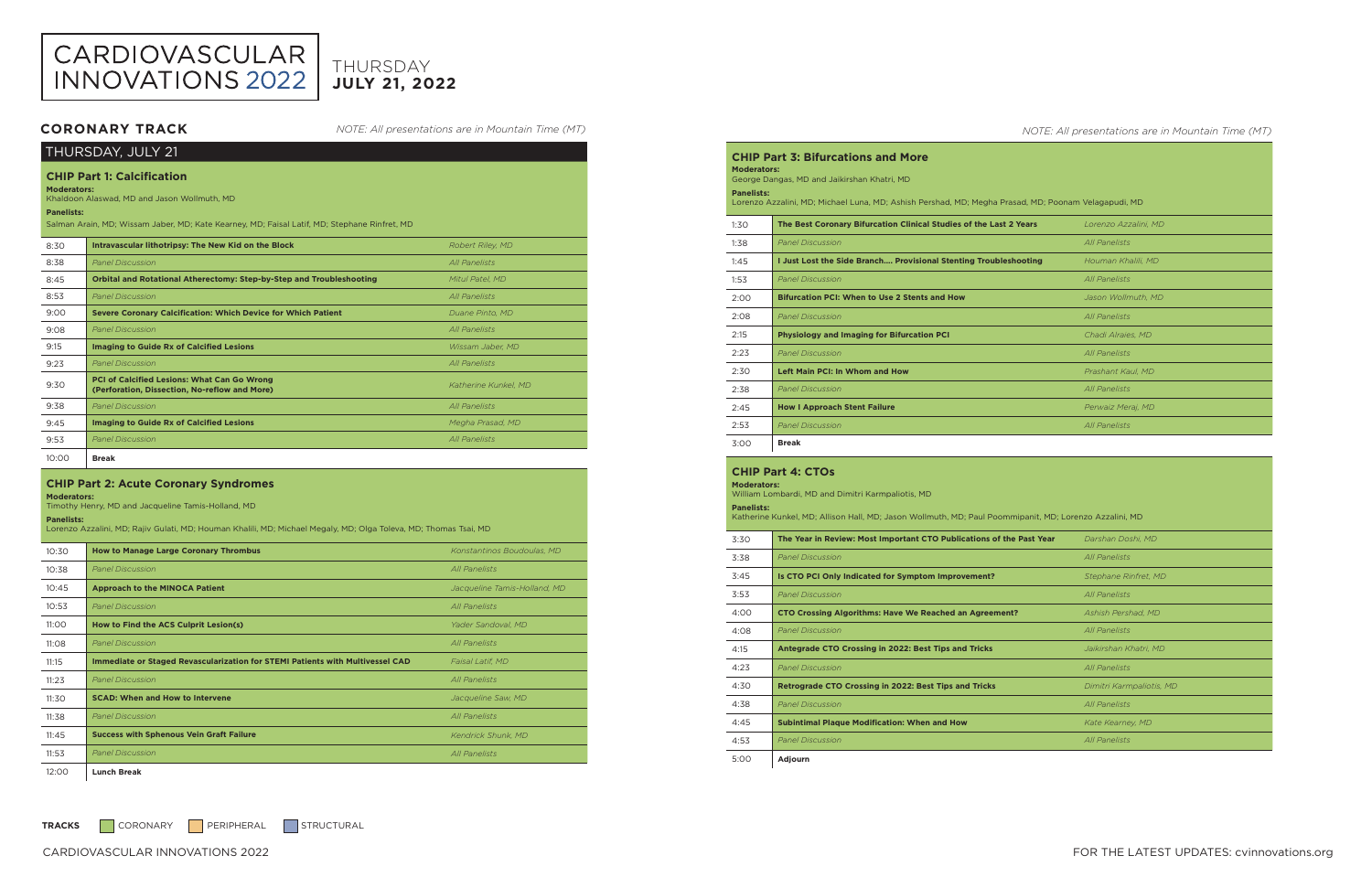CARDIOVASCULAR INNOVATIONS 2022 FOR THE LATEST UPDATES: cvinnovations.org

| THURSDAY, JULY 21                                               |                                                                                  |  |
|-----------------------------------------------------------------|----------------------------------------------------------------------------------|--|
| <b>Coronary Challenging Case Competition: Semifinals 1</b>      |                                                                                  |  |
| <b>Moderators:</b><br>Jerrold Grodin, MD and Mauricio Cohen, MD |                                                                                  |  |
| <b>Panelists:</b>                                               |                                                                                  |  |
|                                                                 | Allison Hall, MD; Houman Khalili, MD; Michael Luna, MD; Dimitri Karmpaliotis, MD |  |
| 8:30                                                            |                                                                                  |  |
| 8:38                                                            | <b>Panel Discussion</b>                                                          |  |
| 8:45                                                            |                                                                                  |  |
| 8:53                                                            | <b>Panel Discussion</b>                                                          |  |
| 9:00                                                            |                                                                                  |  |
| 9:08                                                            | <b>Panel Discussion</b>                                                          |  |
| 9:15                                                            |                                                                                  |  |
| 9:23                                                            | <b>Panel Discussion</b>                                                          |  |
| 9:30                                                            |                                                                                  |  |
| 9:38                                                            | <b>Panel Discussion</b>                                                          |  |
| 9:45                                                            |                                                                                  |  |
| 9:53                                                            | <b>Panel Discussion</b>                                                          |  |
| 10:00                                                           | <b>Break</b>                                                                     |  |
|                                                                 |                                                                                  |  |
| <b>Moderators:</b>                                              | <b>Coronary Challenging Case Competition: Semifinals 2</b>                       |  |
| <b>Panelists:</b>                                               | Megha Prasad, MD and Mitul Patel, MD                                             |  |
|                                                                 | Yashashvi Chugh, MD; Paul Poommipanit, MD; Ashish Pershad, MD                    |  |
| 10:30                                                           |                                                                                  |  |
| 10:38                                                           | <b>Panel Discussion</b>                                                          |  |
| 10:45                                                           |                                                                                  |  |
| 10:53                                                           | <b>Panel Discussion</b>                                                          |  |
| 11:00                                                           |                                                                                  |  |
| 11:08                                                           | <b>Panel Discussion</b>                                                          |  |
| 11:15                                                           |                                                                                  |  |
| 11:23                                                           | <b>Panel Discussion</b>                                                          |  |
| 11:30                                                           |                                                                                  |  |
| 11:38                                                           | <b>Panel Discussion</b>                                                          |  |
| 11:45                                                           |                                                                                  |  |
| 11:53                                                           | <b>Panel Discussion</b>                                                          |  |

| 53 | <b>Panel Discussion</b> |
|----|-------------------------|
| OO |                         |
| 08 | <b>Panel Discussion</b> |
| 15 |                         |
| 23 | <b>Panel Discussion</b> |
| 30 |                         |
| 38 | <b>Panel Discussion</b> |
| 45 |                         |
| 53 | <b>Panel Discussion</b> |



# **JULY 21, 2022** THURSDAY

*NOTE: All presentations are in Mountain Time (MT)*

# **CORONARY TRACK**

**Coronary Challenging Case Competition: Semifinals 3 Moderators:**  Wissam Jaber, MD and Duane Pinto, MD **Panelists:**  Salman Arain, MD; Katherine Kunkel, MD; Kendrick Shunk, MD; Yader Sandoval, MD; Faisal Latif, MD 1:30 1:38 *Panel Discussion* 1:45 1:53 *Panel Discussion* 2:00 2:08 *Panel Discussion* 2:15 2:23 *Panel Discussion* 2:30 2:38 *Panel Discussion*  $2:4$  $\overline{$ 2:5} 3:00 **Break Coronary Challenging Case Competition: Semifinals 4 Moderators:**  Prashant Kaul, MD and Jacqueline Saw, MD **Panelists:**  Louis Kohl, MD; Perwaiz Meraj, MD; Poonam Velagapudi, MD; Evan Shlofmitz, MD

| 3:30 |                         |
|------|-------------------------|
| 3:38 | <b>Panel Discussion</b> |
| 3:45 |                         |
| 3:53 | <b>Panel Discussion</b> |
| 4:00 |                         |
| 4:08 | <b>Panel Discussion</b> |
| 4:15 |                         |
| 4:23 | <b>Panel Discussion</b> |
| 4:30 |                         |
| 4:38 | <b>Panel Discussion</b> |
| 4:45 |                         |
| 4:53 | <b>Panel Discussion</b> |
| 5:00 | Adjourn                 |

TRACKS CORONARY PERIPHERAL STRUCTURAL

*NOTE: All presentations are in Mountain Time (MT)*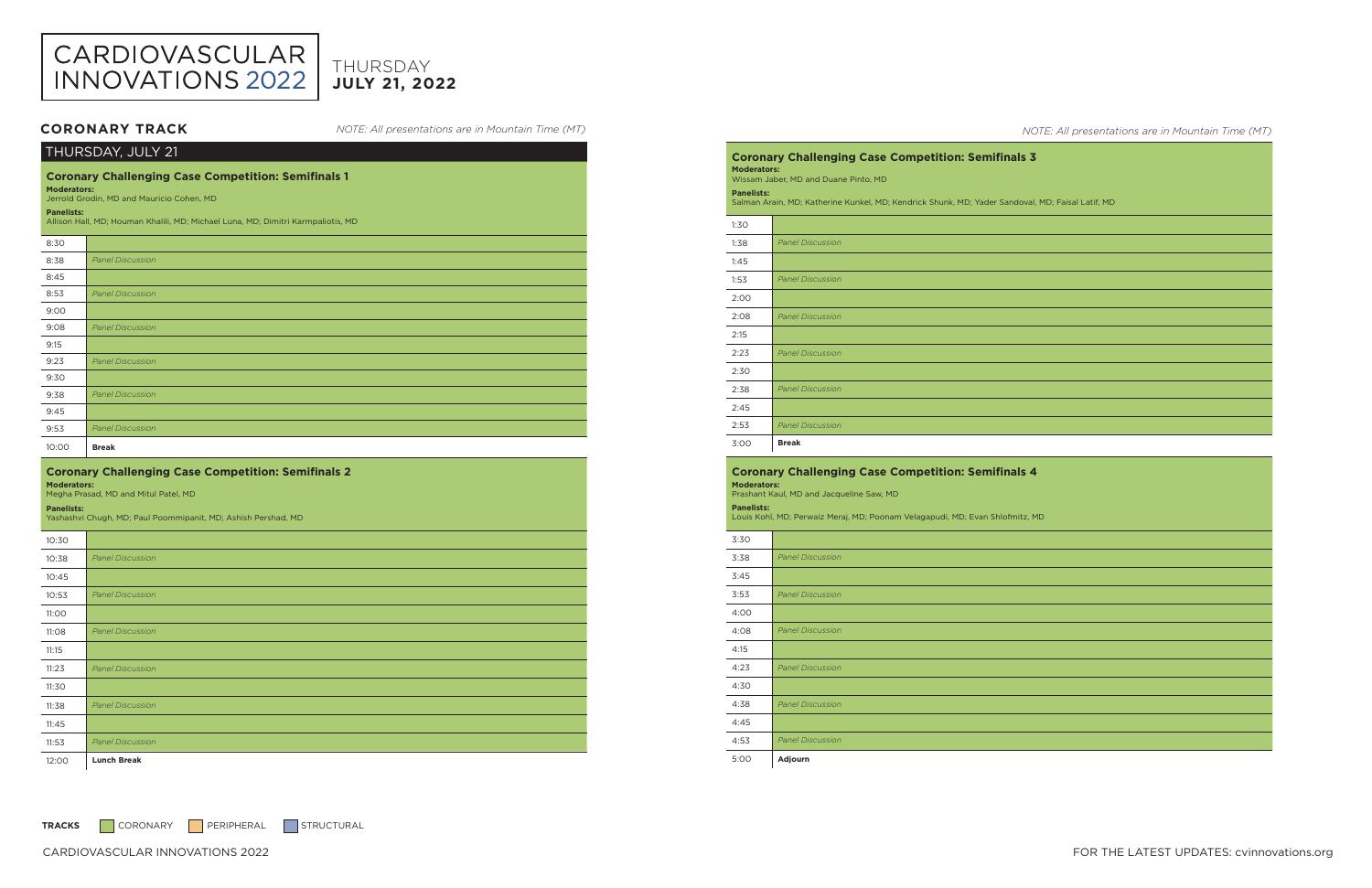CARDIOVASCULAR INNOVATIONS 2022

| FRIDAY, JULY 22                                                                                                                                                                                |                                                                                           |                       |
|------------------------------------------------------------------------------------------------------------------------------------------------------------------------------------------------|-------------------------------------------------------------------------------------------|-----------------------|
| <b>Interventional Heart Failure Symposium</b><br>Moderators: Peter Eckman, MD and Navin Kapur, MD<br>Panelists: Nir Uriel, MD; Nadira Hamid, MD; Dharam Khumbani, MD                           |                                                                                           |                       |
| 8:30                                                                                                                                                                                           | The Mentality of the Interventional Heart Failure Specialist                              | Navin Kapur, MD       |
| 8:38                                                                                                                                                                                           | <b>Panel Discussion</b>                                                                   | <b>All Panelists</b>  |
| 8:42                                                                                                                                                                                           | <b>How to Decide on Ventricle vs. Valve For Treatment</b>                                 | Dharam Khumbani, MD   |
| 8:50                                                                                                                                                                                           | <b>Panel Discussion</b>                                                                   | <b>All Panelists</b>  |
| 8:54                                                                                                                                                                                           | High Yield Peri-operative Manuevers for Mitral Therapy with Low EF                        | Peter Eckman, MD      |
| 9:02                                                                                                                                                                                           | <b>Panel Discussion</b>                                                                   | <b>All Panelists</b>  |
| 9:06                                                                                                                                                                                           | <b>Interventional Myocardial Solutions</b>                                                | Nadira Hamid, MD      |
| 9:14                                                                                                                                                                                           | <b>Panel Discussion</b>                                                                   | <b>All Panelists</b>  |
| 9:18                                                                                                                                                                                           | Why and How to Evaluate the Myocardium Before Therapy                                     | Omar Khalique, MD     |
| 9:26                                                                                                                                                                                           | <b>Panel Discussion</b>                                                                   | <b>All Panelists</b>  |
| 9:30                                                                                                                                                                                           | <b>Future State of Atrial Shunt Solutions: A Heart Failure Cardiologist's Perspective</b> | Nir Uriel, MD         |
| 9:38                                                                                                                                                                                           | <b>Panel Discussion</b>                                                                   | <b>All Panelists</b>  |
| 9:42                                                                                                                                                                                           | <b>Future State of Atrial Shunt Solutions: Interventionalist's Perspective</b>            | Pinak K. Shah, MD     |
| 9:50                                                                                                                                                                                           | <b>Panel Discussion</b>                                                                   | <b>All Panelists</b>  |
| 10:00                                                                                                                                                                                          | <b>Break</b>                                                                              |                       |
| <b>Mitral Innovations</b><br>Moderators: Michael Mack, MD, and Jason Rogers, MD<br>Panelists: Anita Asgar, MD; Vinold Thourani, MD; Tiffany Chen, MD; Steve Bolling, MD, Jonathan Schwartz, MD |                                                                                           |                       |
| 10:30                                                                                                                                                                                          | The Landscape of Mitral Innovations in 2022                                               | Michael Mack, MD      |
| 10:37                                                                                                                                                                                          | <b>Panel Discussion</b>                                                                   | <b>All Panelists</b>  |
| 10:40                                                                                                                                                                                          | <b>Techniques to Expand Mitral Eligibility</b>                                            | Vinod Thourani, MD    |
| 10:47                                                                                                                                                                                          | <b>Panel Discussion</b>                                                                   | All Panelists         |
| 10:50                                                                                                                                                                                          | <b>Percutaneous Annuloplasty Challenges and Solutions For MR</b>                          | Steve Bolling, MD     |
| 10:57                                                                                                                                                                                          | <b>Panel Discussion</b>                                                                   | <b>All Panelists</b>  |
| 11:00                                                                                                                                                                                          | <b>Transcatheter Chordal Innovations for MR</b>                                           | Anita Asgar, MD       |
| 11:07                                                                                                                                                                                          | <b>Panel Discussion</b>                                                                   | <b>All Panelists</b>  |
| 11:10                                                                                                                                                                                          | <b>Choosing Transcatheter Repair or Replacement</b>                                       | Jason Rogers, MD      |
| 11:17                                                                                                                                                                                          | <b>Panel Discussion</b>                                                                   | All Panelists         |
| 11:20                                                                                                                                                                                          | <b>Success with Severe Mitral Annular Calcification</b>                                   | Paul Sorajja, MD      |
| 11:27                                                                                                                                                                                          | <b>Panel Discussion</b>                                                                   | All Panelists         |
| 11:30                                                                                                                                                                                          | <b>Intracardiac Imaging for Transcatheter Mitral Success</b>                              | Jonathan Schwartz, MD |
| 11:37                                                                                                                                                                                          | <b>Panel Discussion</b>                                                                   | <b>All Panelists</b>  |
| 11:40                                                                                                                                                                                          | <b>Integrating Advanced Imaging for Transcatheter Mitral Therapy</b>                      | Tiffany Chen, MD      |

# CARDIOVASCULAR<br>INNOVATIONS 2022 FRIDAY **JULY 22, 2022**

# **STRUCTURAL HEART DISEASE TRACK** NOTE: All presentations are in Mountain Time (MT)

11:47 *Panel Discussion All Panelists* 11:50 **What's Needed for Future Transfemoral TMVR** *Firas Zahr, MD* 11:57 *Panel Discussion All Panelists*

12:00 **Lunch Break**

TRACKS CORONARY PERIPHERAL STRUCTURAL

# **Ultimate Mitral Cases**

| <b>Moderators:</b> Vinod Thourani, MD and Oluseun Alli, MD<br>Panelists: Mark Ricciardi, MD; Suzanne Baron, MD; Lucy Safi, DO; Paul Sorajia, MD;<br>Rahul P. Sharma, MBBS; Andrew Rassi, MD; Pradeep Yaday, MD |                                                                               |                       |  |
|----------------------------------------------------------------------------------------------------------------------------------------------------------------------------------------------------------------|-------------------------------------------------------------------------------|-----------------------|--|
| 1:30                                                                                                                                                                                                           | <b>Ultimate Mitral Case (#1): Cleft Clipping</b>                              | Mark Ricciardi, MD    |  |
| 1:36                                                                                                                                                                                                           | <b>Panel Discussion</b>                                                       | All Panelists         |  |
| 1:40                                                                                                                                                                                                           | <b>Ultimate Mitral Case (#2): Electrocautery for Success</b>                  | Rahul P. Sharma, MBBS |  |
| 1:46                                                                                                                                                                                                           | <b>Panel Discussion</b>                                                       | All Panelists         |  |
| 1:50                                                                                                                                                                                                           | Ultimate Mitral Case (#3): Transcatheter Replacement                          | Pradeep Yadav, MD     |  |
| 1:56                                                                                                                                                                                                           | <b>Panel Discussion</b>                                                       | All Panelists         |  |
| 2:00                                                                                                                                                                                                           | Ultimate Mitral Case (#4): Paravalvular Challenges                            | Andrew Rassi, MD      |  |
| 2:06                                                                                                                                                                                                           | <b>Panel Discussion</b>                                                       | All Panelists         |  |
| 2:10                                                                                                                                                                                                           | Ultimate Mitral Case (#5): Edge-to-edge Therapy                               | Ashish Pershad, MD    |  |
| 2:16                                                                                                                                                                                                           | <b>Panel Discussion</b>                                                       | All Panelists         |  |
| 2:20                                                                                                                                                                                                           | Ultimate Mitral Case (#6): Treatment of Extreme Mitral Pathology              | Vijay Iyer, MD, PhD   |  |
| 2:26                                                                                                                                                                                                           | <b>Panel Discussion</b>                                                       | All Panelists         |  |
| 2:30                                                                                                                                                                                                           | Ultimate Mitral Case (#7): Imaging Saved My Interventionalist                 | Lucy Safi, DO         |  |
| 2:36                                                                                                                                                                                                           | <b>Panel Discussion</b>                                                       | All Panelists         |  |
| 2:40                                                                                                                                                                                                           | Ultimate Mitral Case (#8): Balloon Valve Fracturing for Mitral Valve in Valve | Marvin Eng, MD        |  |
| 2:46                                                                                                                                                                                                           | <b>Panel Discussion</b>                                                       | <b>All Panelists</b>  |  |
| 2:50                                                                                                                                                                                                           | Ultimate Mitral Case (#9): TEER that Expands our Boundaries                   | Suzanne Baron, MD     |  |
| 2:56                                                                                                                                                                                                           | <b>Panel Discussion</b>                                                       | All Panelists         |  |
| 3:00                                                                                                                                                                                                           | <b>Break</b>                                                                  |                       |  |

# **Ultimate Structural Heart Cases (Part 1)**

| Moderators: Gagan Singh, MD and Ethan Korngold, MD<br>Panelists: Chad Kliger, MD; Richard Bae, MD; Paul Sorajja, MD; Konstantinos P. Koulogiannis, MD |                                                                                                        |                                  |  |
|-------------------------------------------------------------------------------------------------------------------------------------------------------|--------------------------------------------------------------------------------------------------------|----------------------------------|--|
| 3:30                                                                                                                                                  | Ultimate Structural Heart Case (#1): A Congenital Save                                                 | Anene Ukaigwe, MBBS              |  |
| 3:36                                                                                                                                                  | <b>Panel Discussion</b>                                                                                | <b>All Panelists</b>             |  |
| 3:40                                                                                                                                                  | Ultimate Structural Heart Case (#2): Pseudoaneurysm Management                                         | Tilak Pasala, MD                 |  |
| 3:46                                                                                                                                                  | <b>Panel Discussion</b>                                                                                | All Panelists                    |  |
| 3:50                                                                                                                                                  | <b>Structural Heart Ultimate Case (#3): Overcoming Imaging Challenges</b>                              | David Rizik, MD                  |  |
| 3:56                                                                                                                                                  | <b>Panel Discussion</b>                                                                                | All Panelists                    |  |
| 4:00                                                                                                                                                  | <b>Structural Heart Ultimate Case (#4): Torrential MR</b>                                              | Chad Kliger, MD                  |  |
| 4:06                                                                                                                                                  | <b>Panel Discussion</b>                                                                                | <b>All Panelists</b>             |  |
| 4:10                                                                                                                                                  | Structural Heart Ultimate Case (#5): Don't Try This At Home                                            | Ethan Korngold, MD               |  |
| 4:16                                                                                                                                                  | <b>Panel Discussion</b>                                                                                | <b>All Panelists</b>             |  |
| 4:20                                                                                                                                                  | <b>Structural Heart Ultimate Case (#6): Ultimate Interventional TEE</b>                                | Konstantinos P. Koulogiannis, MD |  |
| 4:26                                                                                                                                                  | <b>Panel Discussion</b>                                                                                | <b>All Panelists</b>             |  |
| 4:30                                                                                                                                                  | <b>Structural Heart Ultimate Case (#7): Valve-in-Ring</b>                                              | Ashish Pershad, MD               |  |
| 4:36                                                                                                                                                  | <b>Panel Discussion</b>                                                                                | <b>All Panelists</b>             |  |
| 4:40                                                                                                                                                  | <b>Structural Heart Ultimate Case (#8): Pulmonary Disease</b>                                          | Carlos Sanchez, MD               |  |
| 4:46                                                                                                                                                  | <b>Panel Discussion</b>                                                                                | <b>All Panelists</b>             |  |
| 4:50                                                                                                                                                  | <b>Structural Heart Ultimate Case (#9): Device and Leaflet Matching</b>                                | Gagan Singh, MD                  |  |
| 4:56                                                                                                                                                  | <b>Panel Discussion</b>                                                                                | <b>All Panelists</b>             |  |
| 5:00                                                                                                                                                  | Adjourn                                                                                                |                                  |  |
|                                                                                                                                                       | <b>Dinner Symposium: CVI Mitral Valve</b><br>Moderators: Gagan Singh, MD and Paul Sorajja, MD          |                                  |  |
| 6:30                                                                                                                                                  | <b>Dinner &amp; Registration</b>                                                                       |                                  |  |
| 7:00                                                                                                                                                  | How to Engage and Build a World Class Mitral Program                                                   | Firas Zahr, MD                   |  |
| 7:05                                                                                                                                                  | <b>Discussion</b>                                                                                      | <b>All Faculty</b>               |  |
| 7:15                                                                                                                                                  | State-of-the-Art Procedural Imaging for Transcatheter Mitral Repair                                    | Richard Bae. MD                  |  |
| 7:20                                                                                                                                                  | <b>Discussion</b>                                                                                      | <b>All Faculty</b>               |  |
| 7:30                                                                                                                                                  | <b>Essential and Beyond Essential Procedural Techniques</b><br>for Transcatheter Mitral Repair Success | Anita Asgar, MD                  |  |
| 7:35                                                                                                                                                  | <b>Discussion</b>                                                                                      | <b>All Faculty</b>               |  |
| 7:45                                                                                                                                                  | The Elementary Role of CV Surgery in Transcatheter Mitral Therapy                                      | Moritz Wyler von Ballmoos, MD    |  |
| 7:50                                                                                                                                                  | <b>Discussion</b>                                                                                      | All Faculty                      |  |
| 8:00                                                                                                                                                  | Best Transcatheter Mitral Repair Case of the Year                                                      | Adnan Chhatriwalla, MD           |  |
| 8:05                                                                                                                                                  | <b>Discussion</b>                                                                                      | <b>All Faculty</b>               |  |
| 8:15                                                                                                                                                  | Adjourn                                                                                                |                                  |  |

### *NOTE: All presentations are in Mountain Time (MT)*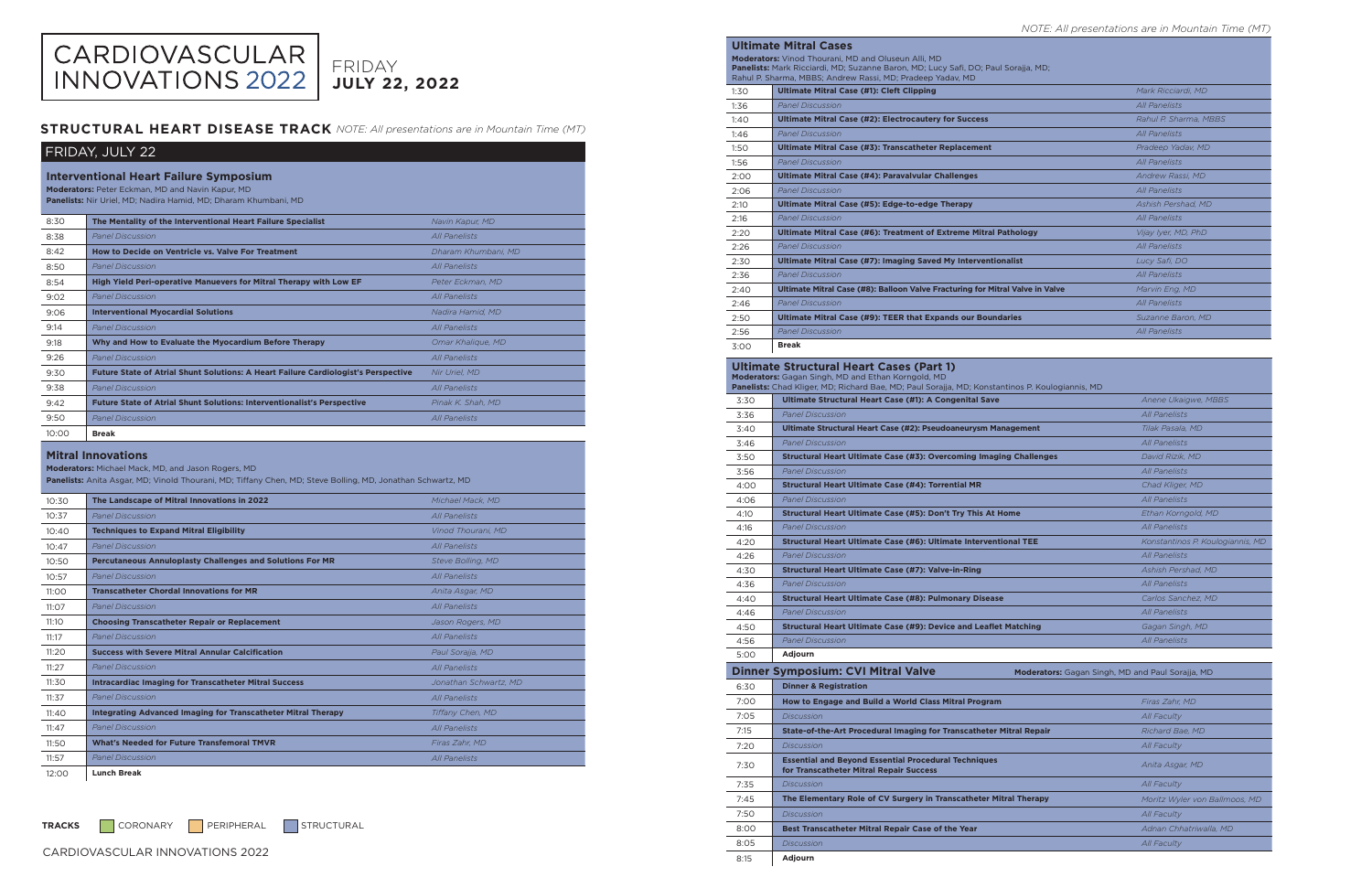| FRIDAY, JULY 22                                                                                                                                                                                            |                                 |                        |  |
|------------------------------------------------------------------------------------------------------------------------------------------------------------------------------------------------------------|---------------------------------|------------------------|--|
| <b>Case Presentation by the Masters</b><br><b>Moderators:</b><br>Subhash Banerjee, MD and Mehdi Shishehbor, DO, MPH, PhD<br><b>Panelists:</b><br>Alik Farber, MD; Christopher White, MD; Shirling Tsai, MD |                                 |                        |  |
| 8:30                                                                                                                                                                                                       | <b>Aortoiliac CTO</b>           | Thomas Zeller, MD, PhD |  |
| 8:42                                                                                                                                                                                                       | <b>Panel Discussion</b>         | All Panelists          |  |
| 8:47                                                                                                                                                                                                       | <b>Femoropopliteal CTO</b>      | Sahil Parikh, MD       |  |
| 8:59                                                                                                                                                                                                       | <b>Panel Discussion</b>         | All Panelists          |  |
| 9:04                                                                                                                                                                                                       | <b>BTK CTO</b>                  | Tony Das, MD           |  |
| 9:16                                                                                                                                                                                                       | <b>Panel Discussion</b>         | All Panelists          |  |
| 9:21                                                                                                                                                                                                       | <b>Extreme Calcification</b>    | Matthew Bunte, MD      |  |
| 9:33                                                                                                                                                                                                       | <b>Panel Discussion</b>         | <b>All Panelists</b>   |  |
| 9:38                                                                                                                                                                                                       | <b>Alternate Access Options</b> | Carlos Mena, MD        |  |
| 9:50                                                                                                                                                                                                       | <b>Panel Discussion</b>         | <b>All Panelists</b>   |  |
| 10:00                                                                                                                                                                                                      | <b>Break</b>                    |                        |  |
| Common Femoral SEA and Donliteal Disease                                                                                                                                                                   |                                 |                        |  |

| Common remotal, Sr.A. and Popillear Disease<br><b>Moderators:</b><br>Elissa Altin, MD and Herbert Aronow, MD<br><b>Panelists:</b><br>Xiaoyi Teng, MD; Peter Monteleone, MD; Mohammad Ansari, MD; Constantino Pena, MD; Andrew Kline, MD |                                                                                                             |                         |
|-----------------------------------------------------------------------------------------------------------------------------------------------------------------------------------------------------------------------------------------|-------------------------------------------------------------------------------------------------------------|-------------------------|
| 10:30                                                                                                                                                                                                                                   | Is There a Role for Endovascular Treatment of the Common Femoral Artery?                                    | Mohammad Ansari, MD     |
| 10:38                                                                                                                                                                                                                                   | <b>Cases - Technical Consideration for Complex Endovascular Therapy for CFA</b>                             | <b>Andrew Kline, MD</b> |
| 10:46                                                                                                                                                                                                                                   | <b>Approach to Heavily Calcified SFA</b>                                                                    | Zach Rosol, MD          |
| 10:54                                                                                                                                                                                                                                   | <b>New Devices That will Impact Endovascular Arterial Intervetions</b>                                      | Peter Soukas, MD        |
| 11:02                                                                                                                                                                                                                                   | DCB, DES, Wire Interwoven, or Covered Stents,<br><b>Segmentalized Approach to SFA and Popliteal Disease</b> | Thomas Zeller, MD       |
| 11:10                                                                                                                                                                                                                                   | How Should I Use DCB in My Practice?                                                                        | Constantino Pena. MD    |
| 11:18                                                                                                                                                                                                                                   | <b>Panel Discussion</b>                                                                                     | <b>All Panelists</b>    |
| 11:25                                                                                                                                                                                                                                   | <b>Surgical Approach to CFA, SFA and Popliteal Disease</b>                                                  | Christian Bianchi, MD   |
| 11:33                                                                                                                                                                                                                                   | $IS$ DCB + BMS = DES?                                                                                       | Beau Hawkins, MD        |
| 11:41                                                                                                                                                                                                                                   | <b>Complications of LE Arterial Revascularization: Lessons Learnt</b>                                       | Mazen Abu-Fadel, MD     |
| 11:49                                                                                                                                                                                                                                   | <b>Panel Discussion</b>                                                                                     | <b>All Panelists</b>    |
|                                                                                                                                                                                                                                         |                                                                                                             |                         |

12:00 **Lunch Break**

### *NOTE: All presentations are in Mountain Time (MT)*

| <b>Aortoiliac Disease</b>                                                                                      |                                                                                         |                                   |  |  |
|----------------------------------------------------------------------------------------------------------------|-----------------------------------------------------------------------------------------|-----------------------------------|--|--|
| <b>Moderators:</b>                                                                                             |                                                                                         |                                   |  |  |
| Subhash Banerjee, MD and Mehdi Shishhebor, DO, MPH, PhD<br><b>Panelists:</b>                                   |                                                                                         |                                   |  |  |
| Peter Monteleone, MD; Benjamin Colvard, MD; Nicolas Shammas, MD; Yoshimitsu Soga, MD, PhD; Mohammad Ansari, MD |                                                                                         |                                   |  |  |
|                                                                                                                |                                                                                         |                                   |  |  |
| 1:30                                                                                                           | Supervised Exercise Program and Medical Therapy for Aortoiliac Disease                  | Shirling Tsai, MD                 |  |  |
| 1:38                                                                                                           | I Wish I Had Sent This Aortoiliac Occlusion to Surgery                                  | Mohammad Ansari, MD               |  |  |
| 1:46                                                                                                           | Access Site Selection to Treat Aortoiliac Disease, Retrograde, Brachial, Radial         | Dmitriy Feldman, MD               |  |  |
| 1:54                                                                                                           | <b>Panel Discussion</b>                                                                 | <b>All Panelists</b>              |  |  |
| 2:02                                                                                                           | Step by Step Approach to Crossing Aortic Occlusion, Approach and<br><b>Role of IVUS</b> | Yoshimitsu Soga, MD               |  |  |
| 2:10                                                                                                           | <b>My Stent Selection Algorithm for Aortoiliacs</b>                                     | Peter Monteleone, MD, FACC, FSCAI |  |  |
| 2:18                                                                                                           | <b>Panel Discussion</b>                                                                 | <b>All Panelists</b>              |  |  |
| 2:26                                                                                                           | <b>TASC D Aortoiliac Disease, Technical Considerations</b>                              | Chris Metzger, MD                 |  |  |
| 2:34                                                                                                           | <b>Hybrid Approach to Simultaneous Aortoiliac and CFA Disease</b>                       | Benjamin Colvard, MD              |  |  |
| 2:42                                                                                                           | Using Endografts to Treat Occlusive Aortoiliac Disease, When and How?                   | Alik Farber, MD                   |  |  |
| 2:50                                                                                                           | <b>Panel Discussion</b>                                                                 | <b>All Panelists</b>              |  |  |
| 3:00                                                                                                           | <b>Break</b>                                                                            |                                   |  |  |



# **JULY 22, 2022** FRIDAY

| <b>Limb Salvage and Wound Care</b><br><b>Moderators:</b><br>Raghu Kolluri, MD and Mehdi Shishehbor, DO, MPH, PhD<br><b>Panelists:</b><br>Georgeanna Botek, DPM; Mathew Bunte, MD |                                                          |                                   |
|----------------------------------------------------------------------------------------------------------------------------------------------------------------------------------|----------------------------------------------------------|-----------------------------------|
| 3:30                                                                                                                                                                             | This is What I Want from My Revascularization Colleagues | Teresa Carman, MD                 |
| 3:38                                                                                                                                                                             | <b>The ABCs of Wound Care</b>                            | Teresa Carman, MD                 |
| 3:46                                                                                                                                                                             | <b>Panel Discussion</b>                                  | All Panelists                     |
| 3:54                                                                                                                                                                             | <b>Time to Address Disparaties in CLTI Care</b>          | Beau Hawkins, MD                  |
| 4:02                                                                                                                                                                             | When to Use US, CTA or MRA Before Going to the Cath Lab  | Constantino Pena, MD              |
| 4:10                                                                                                                                                                             | <b>Panel Discussion</b>                                  | <b>All Panelists</b>              |
| 4:18                                                                                                                                                                             | <b>What is a Functional Amputation?</b>                  | Georgeanne Botek, DPM             |
| 4:26                                                                                                                                                                             | Mixed Venous and Arterial Ulcers, This is My Approach    | Raghu Kolluri, MD                 |
| 4:34                                                                                                                                                                             | This is What I Want from My Podiatry Colleagues          | Matthew Bunte, MD                 |
| 4:42                                                                                                                                                                             | <b>Must Read Articles in CLI</b>                         | Peter Monteleone, MD, FACC, FSCAI |
| 4:50                                                                                                                                                                             | <b>Panel Discussion</b>                                  | <b>All Panelists</b>              |
| 5:00                                                                                                                                                                             | Adjourn                                                  |                                   |

TRACKS CORONARY PERIPHERAL STRUCTURAL

*NOTE: All presentations are in Mountain Time (MT)*

# **PERIPHERAL TRACK**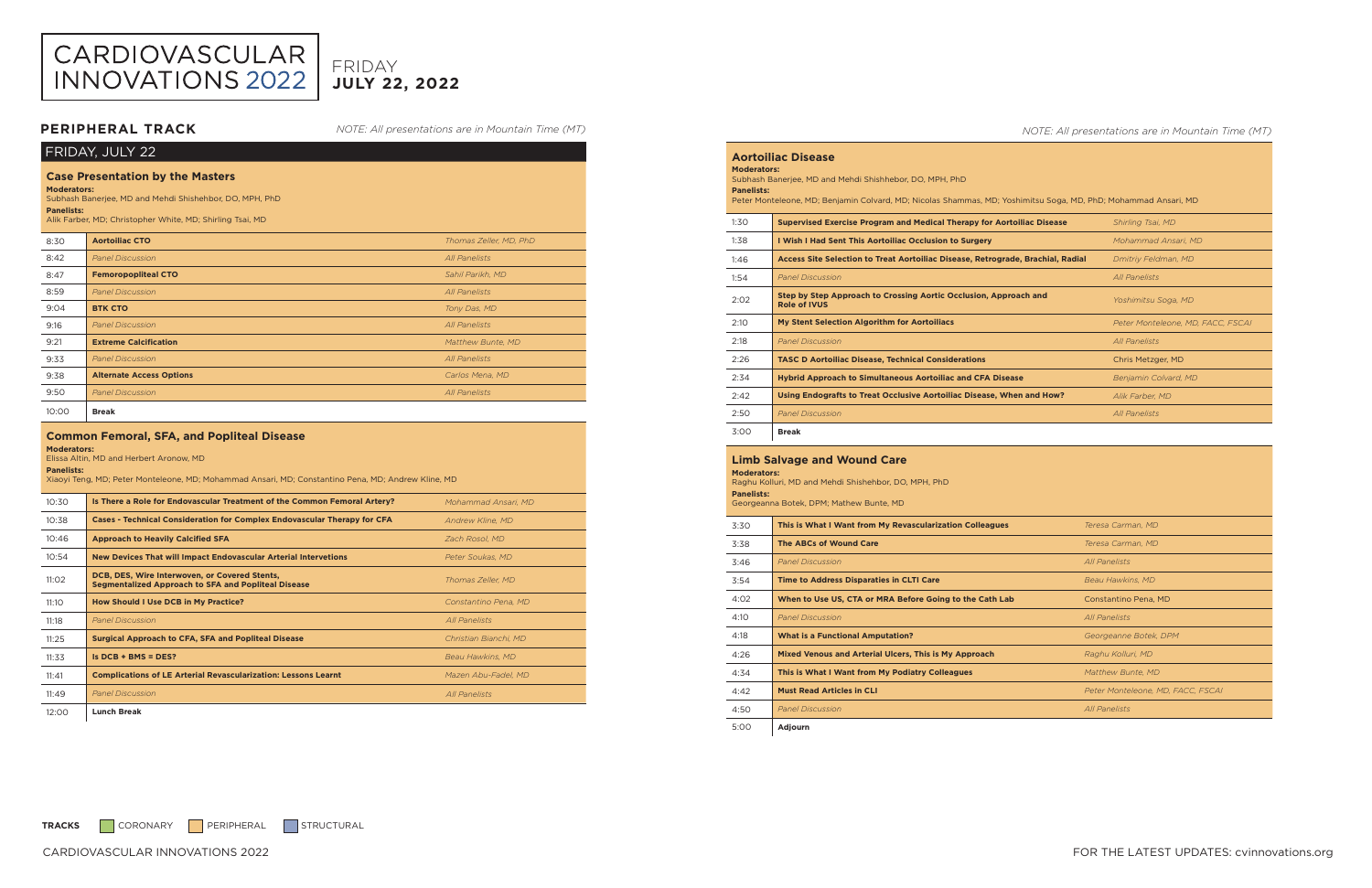| FRIDAY, JULY 22                                                                                                                                                                                                                                              |                                                               |                      |
|--------------------------------------------------------------------------------------------------------------------------------------------------------------------------------------------------------------------------------------------------------------|---------------------------------------------------------------|----------------------|
| <b>CHIP Part 5: Coronary physiology and imaging</b><br><b>Moderators:</b><br>William Fearon, MD and Ziad Ali, MD<br><b>Panelists:</b><br>Lorenzo Azzalini, MD; Yashasvi Chugh, MD; Farouc Jaffer, MD; Prashant Kaul, MD; Robert Riley, MD; Chadi Alraies, MD |                                                               |                      |
| 8:30                                                                                                                                                                                                                                                         | <b>IVUS Guided PCI: Update 2022</b>                           | Evan Shlofmitz, MD   |
| 8:38                                                                                                                                                                                                                                                         | <b>Panel Discussion</b>                                       | <b>All Panelists</b> |
| 8:45                                                                                                                                                                                                                                                         | My Best IVUS Cases of the Year                                | Katherine Kunkel, MD |
| 8:53                                                                                                                                                                                                                                                         | <b>Panel Discussion</b>                                       | <b>All Panelists</b> |
| 9:00                                                                                                                                                                                                                                                         | <b>OCT-Guided PCI: Update 2022</b>                            | Hayder Hashim, MD    |
| 9:08                                                                                                                                                                                                                                                         | <b>Panel Discussion</b>                                       | All Panelists        |
| 9:15                                                                                                                                                                                                                                                         | My Best OCT Cases of the Year                                 | Amer Alaiti, MD      |
| 9:23                                                                                                                                                                                                                                                         | <b>Panel Discussion</b>                                       | <b>All Panelists</b> |
| 9:30                                                                                                                                                                                                                                                         | <b>Coronary Physiology: Update 2022</b>                       | Arnold Seto, MD      |
| 9:38                                                                                                                                                                                                                                                         | <b>Panel Discussion</b>                                       | <b>All Panelists</b> |
| 9:45                                                                                                                                                                                                                                                         | Spasm and Microvascular Dysfunction: How to Assess in the Lab | Olga Toleva, MD      |
| 9:53                                                                                                                                                                                                                                                         | <b>Panel Discussion</b>                                       | <b>All Panelists</b> |
| 10:00                                                                                                                                                                                                                                                        | <b>Break</b>                                                  |                      |

### **CHIP Part 6: Complication Cases I**

**Moderators:**  Khaldoon Alaswad, MD and Stephane Rinfret, MD

### **Panelists:**

Mazen Abu-Fadel, MD; Jerrold Grodin, MD; Sheila Sahni, MD; Binita Shah, MD; Jason Wollmuth, MD

| 10:30 | <b>Coronary Perforation State-of-the-Art Management in 2021</b>        | Rajiv Gulati, MD      |
|-------|------------------------------------------------------------------------|-----------------------|
| 10:38 | <b>Panel Discussion</b>                                                | <b>All Panelists</b>  |
| 10:45 | <b>I Just Lost a Stent</b>                                             | Poonam Velagapudi, MD |
| 10:53 | <b>Panel Discussion</b>                                                | <b>All Panelists</b>  |
| 11:00 | <b>Coronary and Aortocoronary Dissection: How to Prevent and Treat</b> | Paul Poomipanit, MD   |
| 11:08 | <b>Panel Discussion</b>                                                | <b>All Panelists</b>  |
| 11:15 | Air, Plaque and Thrombus Embolization: How to Revent and Treat         | Michael Luna, MD      |
| 11:23 | <b>Panel Discussion</b>                                                | All Panelists         |
| 11:30 | <b>Radiation Protection and Spine Protection</b>                       | Houman Khalili, MD    |
| 11:38 | <b>Panel Discussion</b>                                                | <b>All Panelists</b>  |
| 11:45 | <b>Protect the Kidney</b>                                              | Anand Prasad, MD      |
| 11:53 | <b>Panel Discussion</b>                                                | All Panelists         |
| 12:00 | <b>Lunch Break</b>                                                     |                       |

### *NOTE: All presentations are in Mountain Time (MT)*

**CHIP Part 7: Cardiogenic Shock Moderators:**  Navin Kapur, MD and Srihari Naidu, MD **Panelists:**  Perwaiz Meraj, MD; Mir Basir, MD; Megha Prasad, MD; Timothy Henry, MI 1:30 **How to Diagnose and Risk Stratify Cardiogenic Shock Pati** 1:38 *Panel Discussion All Panelists* 1:45 **What is the Best Shock Protocol?** 1:53 *Panel Discussion* 2:00 **Management of the Cardiac Arrest Patient** *Timothy Henry, MD*  2:08 *Panel Discussion All Panelists* **2:15** When and How to Use Hemodynamic Support in Shock 2:23 *Panel Discussion All Panelists* 2:30 **Complications of Hemodynamic Support: Prevention and** 2:38 *Panel Discussion All Panelists*

2:45 **Cardiogenic Shock: What is Next?** 

2:53 *Panel Discussion* 

3:00 **Break**



# **JULY 22, 2022** FRIDAY

| <b>CHIP Part 8: Pharmacology</b><br><b>Moderators:</b><br>Duane Pinto, MD and George Dangas, MD<br><b>Panelists:</b><br>Mauricio Cohen, MD; Anand Prasad, MD; Yader Sandoval, MD; Jacqueline Saw, MD; Arnold Seto, MD; Kendrick Shunk, MD |                                                                   |                      |
|-------------------------------------------------------------------------------------------------------------------------------------------------------------------------------------------------------------------------------------------|-------------------------------------------------------------------|----------------------|
| 3:30                                                                                                                                                                                                                                      | How to Approach the High-Bleeding Risk Patient                    | Usman Baber, MD      |
| 3:38                                                                                                                                                                                                                                      | <b>Panel Discussion</b>                                           | <b>All Panelists</b> |
| 3:45                                                                                                                                                                                                                                      | <b>Optimal Pharmacology for the STEMI Patient</b>                 | Timothy Henry, MD    |
| 3:53                                                                                                                                                                                                                                      | <b>Panel Discussion</b>                                           | <b>All Panelists</b> |
| 4:00                                                                                                                                                                                                                                      | Do We Still Need Aspirin Post PCI?                                | George Dangas, MD    |
| 4:08                                                                                                                                                                                                                                      | <b>Panel Discussion</b>                                           | <b>All Panelists</b> |
| 4:15                                                                                                                                                                                                                                      | <b>Allergic Reactions in the Cath Lab and Beyond</b>              | Thomas Tsai, MD      |
| 4:23                                                                                                                                                                                                                                      | <b>Panel Discussion</b>                                           | <b>All Panelists</b> |
| 4:30                                                                                                                                                                                                                                      | Life after PCI: The Importance of Diet and Lifestyle Modification | Binita Shah, MD      |
| 4:38                                                                                                                                                                                                                                      | <b>Panel Discussion</b>                                           | <b>All Panelists</b> |
| 4:45                                                                                                                                                                                                                                      | <b>Contemporary Lipid Management Post PCI</b>                     | Payal Kohli, MD      |
| 4:53                                                                                                                                                                                                                                      | <b>Panel Discussion</b>                                           | <b>All Panelists</b> |
| 5:00                                                                                                                                                                                                                                      | Adjourn                                                           |                      |

TRACKS CORONARY PERIPHERAL STRUCTURAL

*NOTE: All presentations are in Mountain Time (MT)*

| ); Dimitri Karmpaliotis, MD |                          |  |
|-----------------------------|--------------------------|--|
|                             |                          |  |
| ents                        | Srihari Naidu, MD        |  |
|                             | <b>All Panelists</b>     |  |
|                             | Mir Basir, MD            |  |
|                             | <b>All Panelists</b>     |  |
|                             | <b>Timothy Henry, MD</b> |  |
|                             | <b>All Panelists</b>     |  |
|                             | Allison Hall, MD         |  |
|                             | <b>All Panelists</b>     |  |
| <b>Treatment</b>            | Khaldoon Alaswad, MD     |  |
|                             | <b>All Panelists</b>     |  |
|                             | Navin Kapur, MD          |  |
|                             | <b>All Panelists</b>     |  |

# **CORONARY TRACK**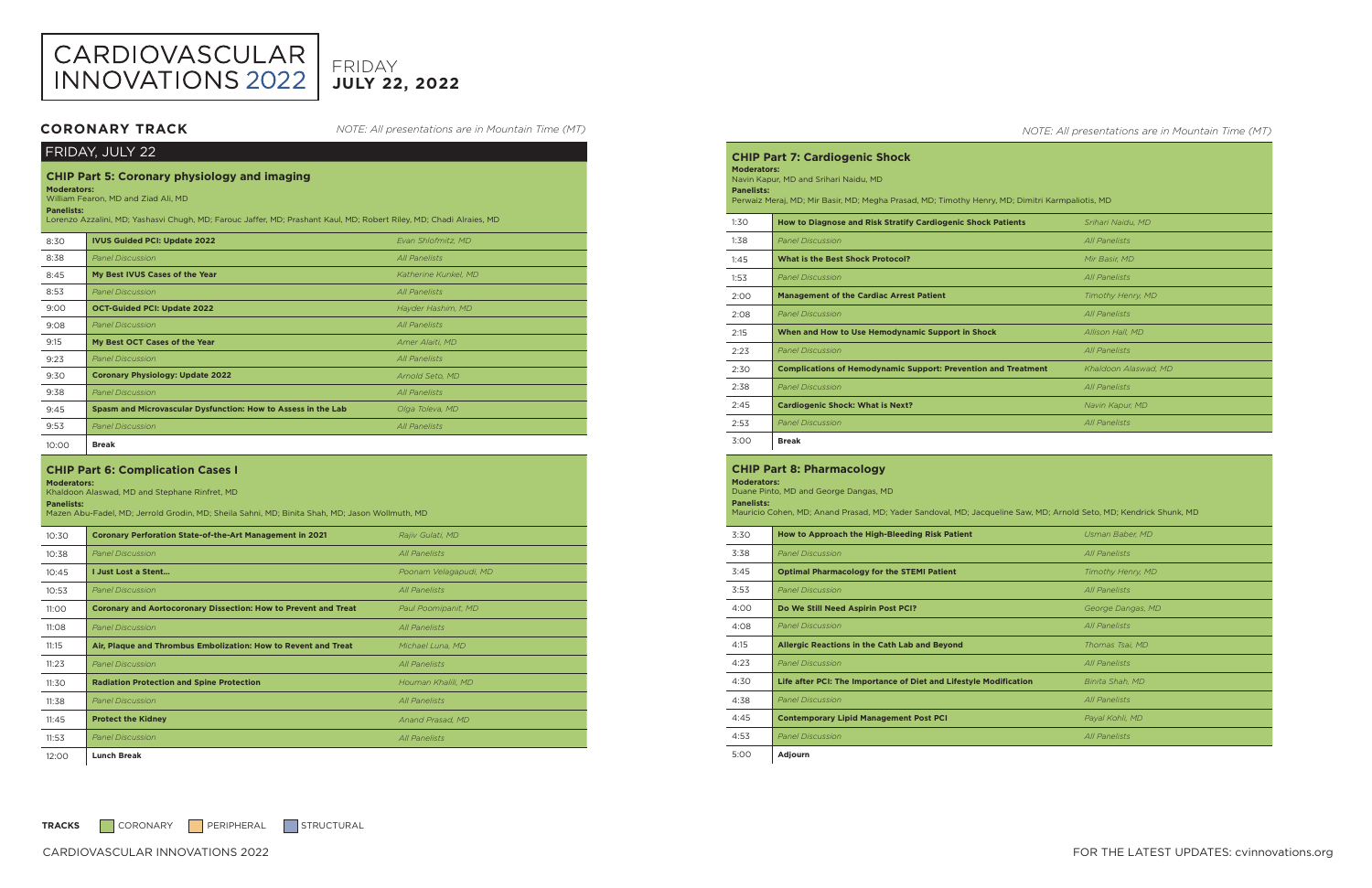CARDIOVASCULAR INNOVATIONS 2022 FOR THE LATEST UPDATES: cvinnovations.org

| FRIDAY, JULY 22                                                                                                                                                                                                    |                                                                                                              |  |
|--------------------------------------------------------------------------------------------------------------------------------------------------------------------------------------------------------------------|--------------------------------------------------------------------------------------------------------------|--|
| <b>Peripheral Challenging Case Competition: Semifinals 1</b><br><b>Moderators:</b><br>Jun Li, MD<br><b>Panelists:</b><br>Matthew Bunte, MD; Peter Monteleone, MD; Mahesh Anantha Narayanan, MD; and Zach Rosol, MD |                                                                                                              |  |
| 8:30                                                                                                                                                                                                               |                                                                                                              |  |
| 8:38                                                                                                                                                                                                               | <b>Panel Discussion</b>                                                                                      |  |
| 8:45                                                                                                                                                                                                               |                                                                                                              |  |
| 8:53                                                                                                                                                                                                               | <b>Panel Discussion</b>                                                                                      |  |
| 9:00                                                                                                                                                                                                               |                                                                                                              |  |
| 9:08                                                                                                                                                                                                               | <b>Panel Discussion</b>                                                                                      |  |
| 9:15                                                                                                                                                                                                               |                                                                                                              |  |
| 9:23                                                                                                                                                                                                               | <b>Panel Discussion</b>                                                                                      |  |
| 9:30                                                                                                                                                                                                               |                                                                                                              |  |
| 9:38                                                                                                                                                                                                               | <b>Panel Discussion</b>                                                                                      |  |
| 9:45                                                                                                                                                                                                               |                                                                                                              |  |
| 9:53                                                                                                                                                                                                               | <b>Panel Discussion</b>                                                                                      |  |
| 10:00                                                                                                                                                                                                              | <b>Break</b>                                                                                                 |  |
| <b>Peripheral Challenging Case Competition: Semifinals 2</b><br><b>Moderators:</b><br>Jun Li, MD<br><b>Panelists:</b>                                                                                              |                                                                                                              |  |
|                                                                                                                                                                                                                    | Shirling Tsai, MD; Matthew Bunte, MD; Peter Monteleone, MD; Mahesh Anantha Narayanan, MD; and Zach Rosol, MD |  |
| 10:30                                                                                                                                                                                                              |                                                                                                              |  |
| 10:38                                                                                                                                                                                                              | <b>Panel Discussion</b>                                                                                      |  |
| 10:45                                                                                                                                                                                                              |                                                                                                              |  |
| 10:53                                                                                                                                                                                                              | <b>Panel Discussion</b>                                                                                      |  |
| 11:00                                                                                                                                                                                                              |                                                                                                              |  |
| 11:08                                                                                                                                                                                                              | <b>Panel Discussion</b>                                                                                      |  |
| 11:15                                                                                                                                                                                                              |                                                                                                              |  |
| 11:23                                                                                                                                                                                                              | <b>Panel Discussion</b>                                                                                      |  |
| 11:30                                                                                                                                                                                                              |                                                                                                              |  |
| 11:38                                                                                                                                                                                                              | <b>Panel Discussion</b>                                                                                      |  |
| 11:45                                                                                                                                                                                                              |                                                                                                              |  |
| 11:53                                                                                                                                                                                                              | <b>Panel Discussion</b>                                                                                      |  |

# **PERIPHERAL TRACK** MOTE: All presentations are in Mountain Time (MT) **STRUCTURAL HEART DISEASE TRACK** NOTE: All presentations are in Mountain Time (MT)



# **JULY 22, 2022** FRIDAY

*NOTE: All presentations are in Mountain Time (MT)*

# FRIDAY, JULY 22

| <b>Structural Challenging Case Competition: Semifinals 1</b><br><b>Moderators:</b><br>Gagan Singh, MD and Rahul P. Sharma<br><b>Panelists:</b><br>Srinivas Iyengar, MD and Lucy Safi, DO |                         |  |
|------------------------------------------------------------------------------------------------------------------------------------------------------------------------------------------|-------------------------|--|
| 1:30                                                                                                                                                                                     |                         |  |
| 1:38                                                                                                                                                                                     | <b>Panel Discussion</b> |  |
| 1:45                                                                                                                                                                                     |                         |  |
| 1:53                                                                                                                                                                                     | <b>Panel Discussion</b> |  |
| 2:00                                                                                                                                                                                     |                         |  |
| 2:08                                                                                                                                                                                     | <b>Panel Discussion</b> |  |
| 2:15                                                                                                                                                                                     |                         |  |
| 2:23                                                                                                                                                                                     | <b>Panel Discussion</b> |  |
| 2:30                                                                                                                                                                                     |                         |  |
| 2:38                                                                                                                                                                                     | <b>Panel Discussion</b> |  |
| 2:45                                                                                                                                                                                     |                         |  |
| 2:53                                                                                                                                                                                     | <b>Panel Discussion</b> |  |
| 3:00                                                                                                                                                                                     | <b>Break</b>            |  |

### **Structural Challenging Case Competition: Semifinals 2 Moderators:**

Firas Zahr, MD and Jason Rogers, MD **Panelists:** 

Samer Abbas, MD and Jonathan Schwartz, MD

| <b>Panel Discussion</b> |
|-------------------------|
|                         |
| <b>Panel Discussion</b> |
|                         |
| <b>Panel Discussion</b> |
|                         |
| <b>Panel Discussion</b> |
|                         |
| <b>Panel Discussion</b> |
|                         |
| <b>Panel Discussion</b> |
| Adjourn                 |
|                         |

TRACKS CORONARY PERIPHERAL STRUCTURAL

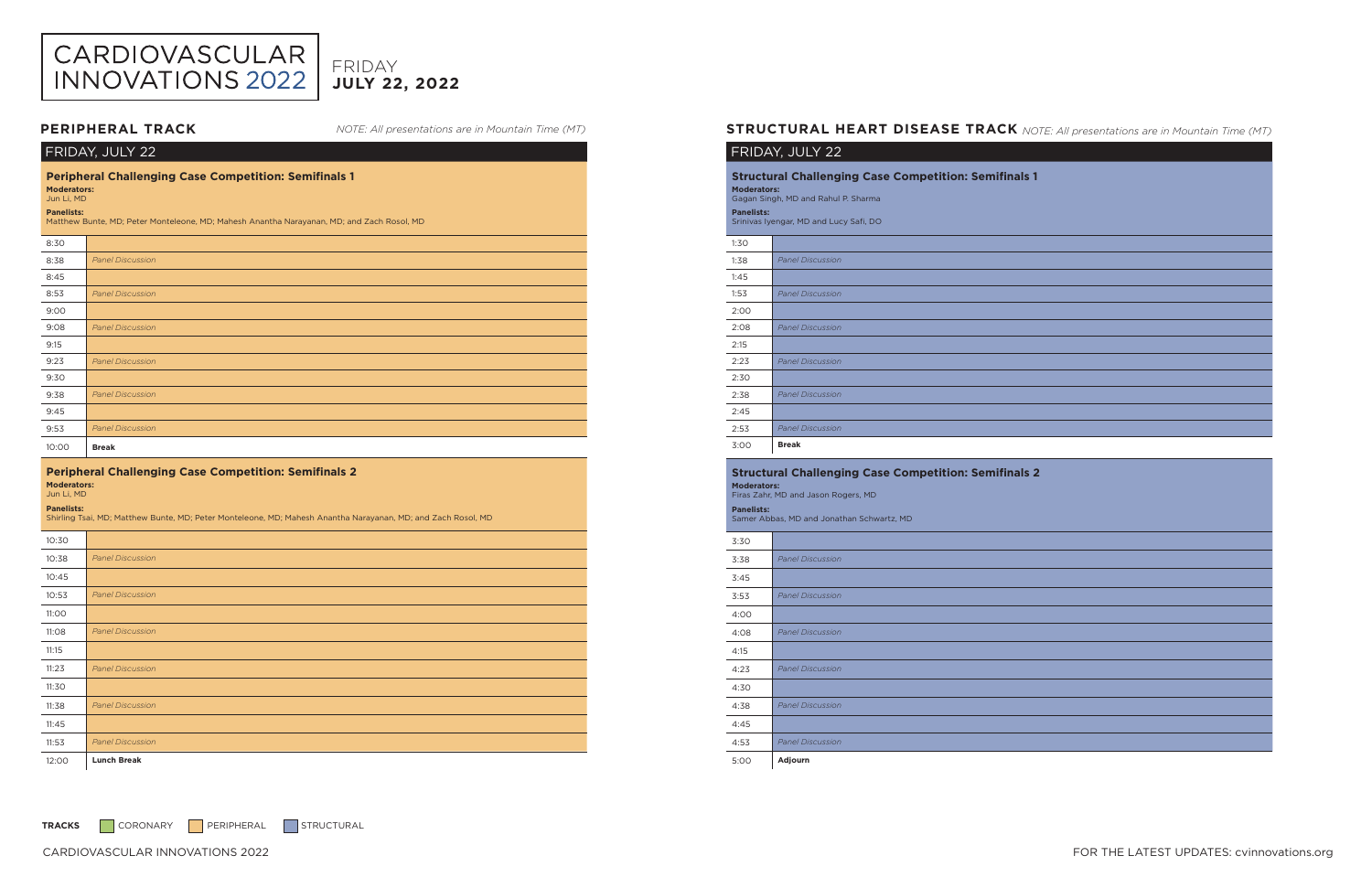# CARDIOVASCULAR<br>INNOVATIONS 2022 SATURDAY **JULY 23, 2022**

# SATURDAY, JULY 23

| <b>Ultimate Structural Heart Cases (Part 2): Focus on LAAC</b><br><b>Moderators:</b><br>Jacqueline Saw, MD and Colin Barker, MD   |                                                 |                            |
|-----------------------------------------------------------------------------------------------------------------------------------|-------------------------------------------------|----------------------------|
| <b>Panelists:</b><br>Ethan Korngold, MD; Clifford Kavinsky, MD, PhD; Anene Ukwaige, MBBS; Nadira Hamid, MD; Rahul P. Sharma, MBBS |                                                 |                            |
| 8:30                                                                                                                              | <b>LAA Closure Innovations</b>                  | Clifford Kavinsky, MD, PhD |
| 8:36                                                                                                                              | <b>Panel Discussion</b>                         | All Panelists              |
| 8:40                                                                                                                              | <b>Insightful Imaging for LAA Closure</b>       | Nadira Hamid, MD           |
| 8:46                                                                                                                              | <b>Panel Discussion</b>                         | All Panelists              |
| 8:50                                                                                                                              | <b>Management of LAAC Leaks</b>                 | Marvin Eng, MD             |
| 8:56                                                                                                                              | <b>Panel Discussion</b>                         | All Panelists              |
| 9:00                                                                                                                              | <b>Quick Thinking LAAC Maneuvers</b>            | Suzanne Baron, MD          |
| 9:06                                                                                                                              | <b>Panel Discussion</b>                         | All Panelists              |
| 9:10                                                                                                                              | <b>Minimizing Risk of Perforation with LAAC</b> | Steven Filby, MD           |
| 9:16                                                                                                                              | <b>Panel Discussion</b>                         | All Panelists              |
| 9:20                                                                                                                              | <b>ICE vs. TEE for LAAC</b>                     | Tiffany Chen, MD           |
| 9:26                                                                                                                              | <b>Panel Discussion</b>                         | All Panelists              |
| 9:30                                                                                                                              | <b>LAAC Device Mismatch</b>                     | Ethan Korngold, MD         |
| 9:36                                                                                                                              | <b>Panel Discussion</b>                         | All Panelists              |
| 9:40                                                                                                                              | <b>Getting Out of Trouble in a LAA Closure</b>  | Srinivas Iyengar, MD       |
| 9:46                                                                                                                              | <b>Panel Discussion</b>                         | All Panelists              |
| 9:50                                                                                                                              | My Wish List for LAA Closure Innovations        | Jacqueline Saw, MD         |
| 9:56                                                                                                                              | <b>Panel Discussion</b>                         | <b>All Panelists</b>       |
| 10:00                                                                                                                             | <b>Break</b>                                    |                            |

# **Ultimate Structural Heart Cases (Part 3)**

**Moderators:** 

Colin Barker, MD and John Messenger, MD

**Panelists:** 

Srinivas Iyengar, MD; Paul Sorajja, MD; Samer Abbas, MD; Rahul P. Sharma, MBBS; Jason Rogers, MD

| 10:30 | Ultimate Structural Heart Case (#10): Prosthesis Regret                       | Colin Barker, MD                 |
|-------|-------------------------------------------------------------------------------|----------------------------------|
| 10:36 | <b>Panel Discussion</b>                                                       | All Panelists                    |
| 10:40 | <b>Ultimate Structural Heart Case (#11): Coronary Conflicts</b>               | John Messenger, MD               |
| 10:46 | <b>Panel Discussion</b>                                                       | All Panelists                    |
| 10:50 | <b>Ultimate Structural Heart Case (#12): Malposition Management</b>           | Srinivas Iyengar, MD             |
| 10:56 | <b>Panel Discussion</b>                                                       | All Panelists                    |
| 11:00 | Ultimate Structural Heart Case (#13): Horizontal Aorta in TAVR                | Jonathan Schwartz, MD            |
| 11:06 | <b>Panel Discussion</b>                                                       | All Panelists                    |
| 11:10 | Ultimate Structural Heart Case (#14) TEE Procedural Guidance                  | Konstantinos P. Koulogiannis, MD |
| 11:16 | <b>Panel Discussion</b>                                                       | All Panelists                    |
| 11:20 | Ultimate Structural Heart Case (#15): Tissue Disruption and Therapy           | Jason Rogers, MD                 |
| 11:26 | <b>Panel Discussion</b>                                                       | All Panelists                    |
| 11:30 | Ultimate Structural Heart Case (#16): Bicuspid Aortic Disease                 | Anene Ukaigwe, MBBS              |
| 11:36 | <b>Panel Discussion</b>                                                       | All Panelists                    |
| 11:40 | Ultimate Structural Heart Case (#17): Bicuspid Aortic Disease                 | Samer Abbas, MD                  |
| 11:46 | <b>Panel Discussion</b>                                                       | All Panelists                    |
| 11:50 | Ultimate Structural Heart Case (#18): The Mother of All Structural Challenges | Rahul P. Sharma, MBBS            |
| 11:56 | <b>Panel Discussion</b>                                                       | All Panelists                    |
|       |                                                                               |                                  |

12:00 **Adjourn**

TRACKS CORONARY PERIPHERAL STRUCTURAL

# **STRUCTURAL HEART DISEASE TRACK** *NOTE: All presentations are in Mountain Time (MT)* **PERIPHERAL TRACK**

# SATURDAY, JULY 23

| <b>Master's Approach to Critical Limb Ischemia II</b><br><b>Moderators:</b><br>Herbert Aronow, MD and Jun Li, MD |                                                         |                           |
|------------------------------------------------------------------------------------------------------------------|---------------------------------------------------------|---------------------------|
| <b>Panelists:</b><br>Constantino Pena, MD; Beau Hawkins, MD; Chris Metzger, MD                                   |                                                         |                           |
| 8:30                                                                                                             | Arterial and Venous Intervention for Limb Salvage       | Constantino Pena, MD      |
| 8:38                                                                                                             | <b>Pedal Access Saved the Day!</b>                      | Jun Li, MD                |
| 8:46                                                                                                             | <b>Panel Discussion</b>                                 | All Panelists             |
| 8:53                                                                                                             | <b>Case: BTK Stenting or Tacking</b>                    | Beau Hawkins, MD          |
| 9:01                                                                                                             | I Should have Sent This One for Bypass - Case Based CLI | Constantino Pena, MD      |
| 9:09                                                                                                             | <b>Panel Discussion</b>                                 | All Panelists             |
| 9:16                                                                                                             | <b>Case: Hybrid Approach to Multilevel CLI</b>          | Vikram Kashyap, MD        |
| 9:24                                                                                                             | <b>Case: Thrombectomy Saves the Day</b>                 | Chris Metzger, MD         |
| 9:32                                                                                                             | <b>Case: Role of Endovascular Imaging</b>               | Mohammad Ansari, MD       |
| 9:40                                                                                                             | <b>Noteworthy CLTI Publications of 2021-2022</b>        | <b>Herbert Aronow, MD</b> |
| 9:48                                                                                                             | <b>Panel Discussion</b>                                 | <b>All Panelists</b>      |
| 10:00                                                                                                            | <b>Break</b>                                            |                           |

# **Tough Cases that Build Character**

**Moderators:** 

Mehdi Shishehbor, DO, MPH, PhD and Subhash Banerjee, MD

**Panelists:** 

Antonio Gutierrez, MD; Mazen Abu-Fadel, MD; Philip Goodney, MD; Andrew Klein, MD; Mohammad Ansari, MD; Bala Ramanan, MBBS

| 10:30 | <b>Large Bore Access</b><br>Antonio Gutierrez, MD |                              |
|-------|---------------------------------------------------|------------------------------|
| 10:38 | <b>IVC Occlusion</b>                              | Constantine Pena, MD         |
| 10:46 | <b>Bailing Out my Intervetionalist</b>            | Philip Goodney, MD           |
| 10:54 | R <sub>2</sub> P                                  | Yulanka Castro-Dominguez, MD |
| 11:02 | <b>Aortoiliac Complication</b>                    | Tarek Hammad, MD             |
| 11:10 | <b>Panel Discussion</b>                           | <b>All Panelists</b>         |
| 11:17 | <b>SFA Calcification</b>                          | Andrew Klein, MD             |
| 11:25 | <b>Panel Discussion</b>                           | <b>All Panelists</b>         |
| 11;32 | <b>BTK Intervention</b>                           | Beau Hawkins, MD             |
| 11:40 | <b>Panel Discussion</b>                           | All Panelists                |
| 11:47 | <b>Popliteal CTO</b>                              | Jun Li, MD                   |
| 11:55 | <b>Panel Discussion</b>                           | All Panelists                |
| 12:00 | Adjourn                                           |                              |

| NOTE: All presentations are in Mountain Time (MT) |  |  |  |  |
|---------------------------------------------------|--|--|--|--|
|---------------------------------------------------|--|--|--|--|